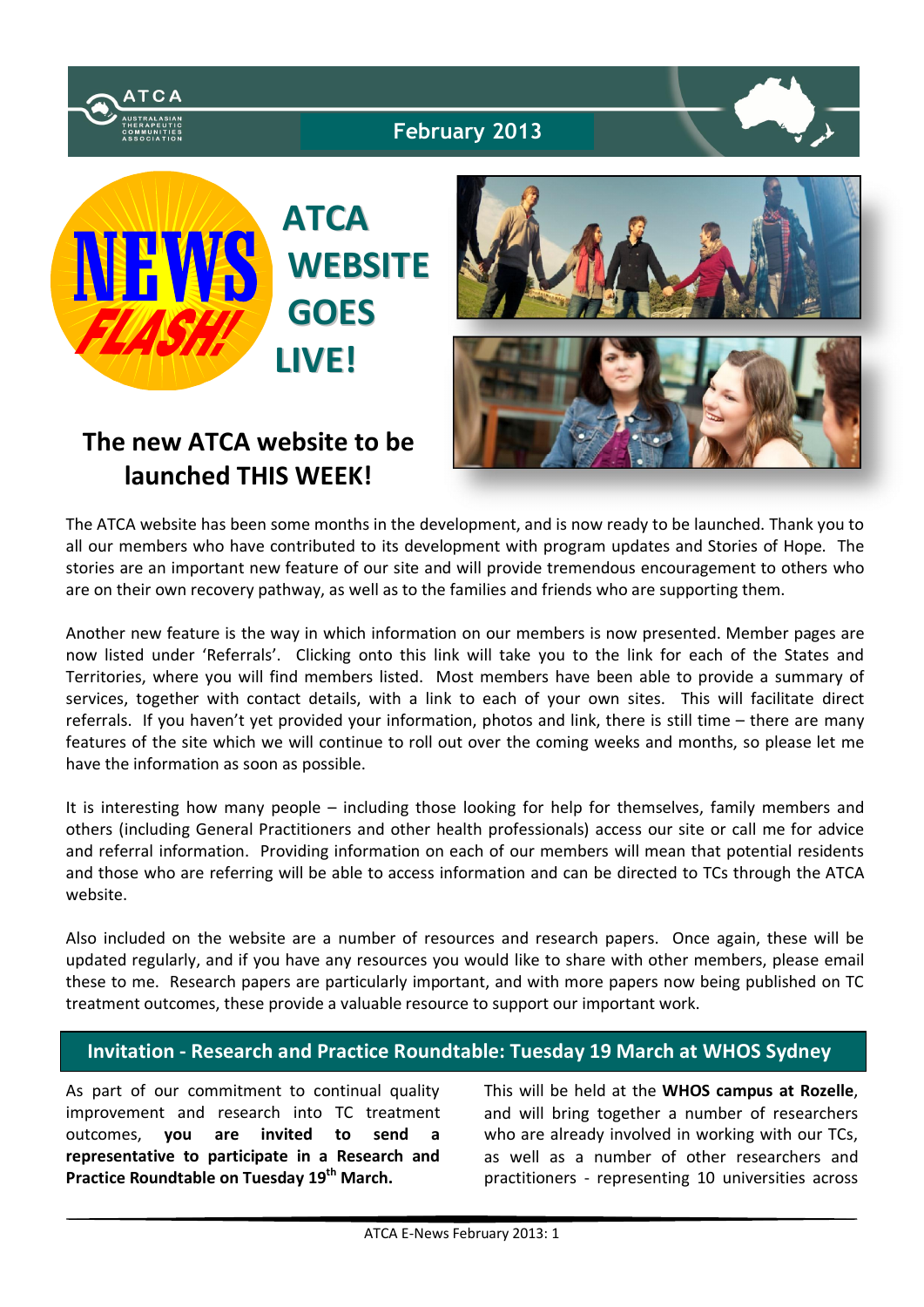Australia, and TC staff involved in data collection and research.

The objective for the day is to discuss the development of an ongoing research project which will examine the effectiveness of TC treatment outcomes, and will also gather information on the different models in place in both Australia and overseas. Ultimately, we would like to develop the resources to support TC research, including a research PhD scholarship to allow someone to work with us over the next three years.

We are increasingly seeing the emergence of new TC models – including short-term residential programs and day programs. These are exciting developments, and ones which we would like to support as an association. It is important however, to ensure the integrity of the TC model is not lost.

As some of these models have had a longer history in Europe, research into their effectiveness is now beginning to emerge. Very importantly, whereas research into TC effectiveness has traditionally focused on reduction in substance use and criminal behaviour as the key indicators of success, there is a growing body of literature looking at quality of life and other psychosocial outcomes – including improvement in mental and physical health, employment, housing and relationships.

This also brings us to think more about the factors that are predictive of treatment outcome. This means looking more at therapeutic engagement, and indicators of change, development of recovery capital, things that are likely to support sustained behavioural change.

I have just completed my own PhD research. I specifically looked at outcomes for residents in five of our TCs who received the treatment intervention that James Pitts and I developed and distributed to our members in 2009, compared with treatment as usual in seven matched TCs. As well as providing information on the effectiveness of the treatment intervention, the data collected has provided some rich information on TC populations, including some predictors of early treatment drop-out.

As we begin to unpack the information around retention, we can start to see more clearly how we may need to develop interventions with particular client characteristics in mind.

The first stage in any effective research is making sure we have the right measures in place to collect the information we need. We explored this a little in Launceston with the presentation by Dr Richard Chenhall and Dr Peter Kelly, both of whom are involved in working with a number of our members.

We have huge potential for an Australasian research project that will add greatly to the research literature and provide a weight of evidence to governments on the effectiveness of TC treatment.

Around 9,000 people access our residential services on an annual basis. A further 23,000 undertake some form of outclient services.

While there is some uniformity in the collection of data across TCs, necessitated through the NMDS, all of our members have a variety of measures in place that are being used to collect information for different purposes – measures of mental health and wellbeing, alcohol and other drug use, severity of dependence and so on. Some have also included TC-specific measures which have been developed by George De Leon. However, without uniformity in data collection it is difficult to compare outcomes. There is also currently no way of bringing that information together for further analyses and publication.

As the first stage in this process, we are conducting an audit of outcome and psychometric measures currently in use in our TCs. This will be the first step in looking at which measures 'speak' to each other. For TCs that have had research in place for some time, we understand you will be wanting to maintain these as you have likely collected material over a considerable period of time. It is not the aim of this project to make more work for everyone.

The first step is finding out what measures are in place, what information you are gathering, and the purposes of the data collection (e.g., contractual arrangement, organisational research etc). In the next couple of days you will receive by email a form which we would like you to complete and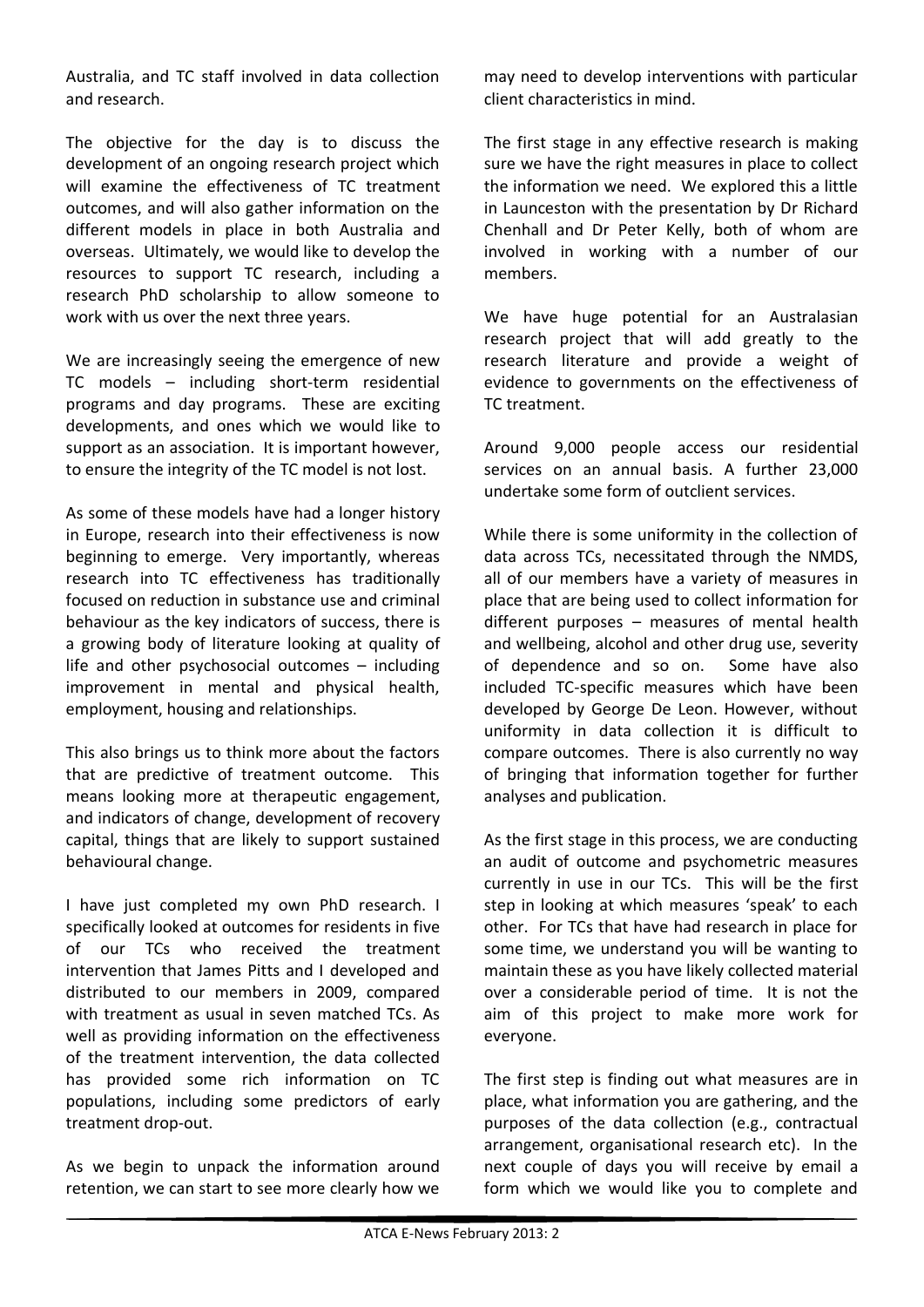return by Monday  $11<sup>th</sup>$  March. This will provide us with the details of measures that you currently have in place and help us to understand what information you are gathering and why, and where the overlaps and gaps are in the collection of data.

For instance, there are now a number of Quality of Life measures which would be extremely useful to include in any data collection systems. Others which pick up on the issue of retention would also be useful to include.

Please also consider attending the Research and Practice Roundtable, or sending your member of staff who is involved in research within your TC.

> *Research and Practice Roundtable Tuesday 19 March 2013 commencing at 9.30am (coffee and registration from 9am) and concluding at 4.15pm.*

*WHOS Rozelle – Building 128 Church St Lilyfied NSW 2040.*

*RSVP essential for catering purposes – email Lynne – atca@atca.com.au by Wednesday 14 March.*

**We look forward to seeing you.**

# *Dates for ATCA Conference announced!*

I

In 2013 we are returning to **Queensland** and the **Gold Coast** for our Annual Conference, which will take place at the **Mercure from Monday 14th October** (site visits) to Friday 18<sup>th</sup> October **(professional development workshops). The main conference program will therefore take place from Tuesday 15th – Thursday 17th October**. Mark these dates in your diary NOW!

Mitchell Giles and the Conference Organising Committee have announced this year's theme as *Building Communities.* The theme provides an opportunity for focus on the TC community, the wider community of which we are a part, and the communities of people which we are building.

We have also contracted with **I Am Events** and Michelle Bordignon, the Event Manager, will shortly be releasing the first calls for abstracts and opportunities for sponsorship. Over the last four years we have seen a growth in interest for the ATCA Conference, both from within our TC ranks, and from the wider AOD and welfare community, with a corresponding increase in numbers attending.

This year's conference promises to be a fantastic event, and we therefore encourage you to attend and to bring with you as many of your staff as you can. It is especially important to enthuse younger members of your team, as these will be the staff members who will carry the TC forward in the coming years.

The Conference Organising Committee is also delighted to announce **Rowdy Yates** as the keynote speaker.



Rowdy is Senior Research Fellow and facilitator of the Scottish Addiction Studies group in the Department of Applied Social Science, University of Stirling. He has worked in the drugs field for more than thirty-five years and, prior to this appointment, he was the Director and co-founder of the Lifeline Project; one of the longest established drug specialist services in the UK.

He has published widely on addiction issues; including an edited book (with Barbara Rawlings) on drug-free therapeutic communities, a handbook on the purchasing and management of drug and